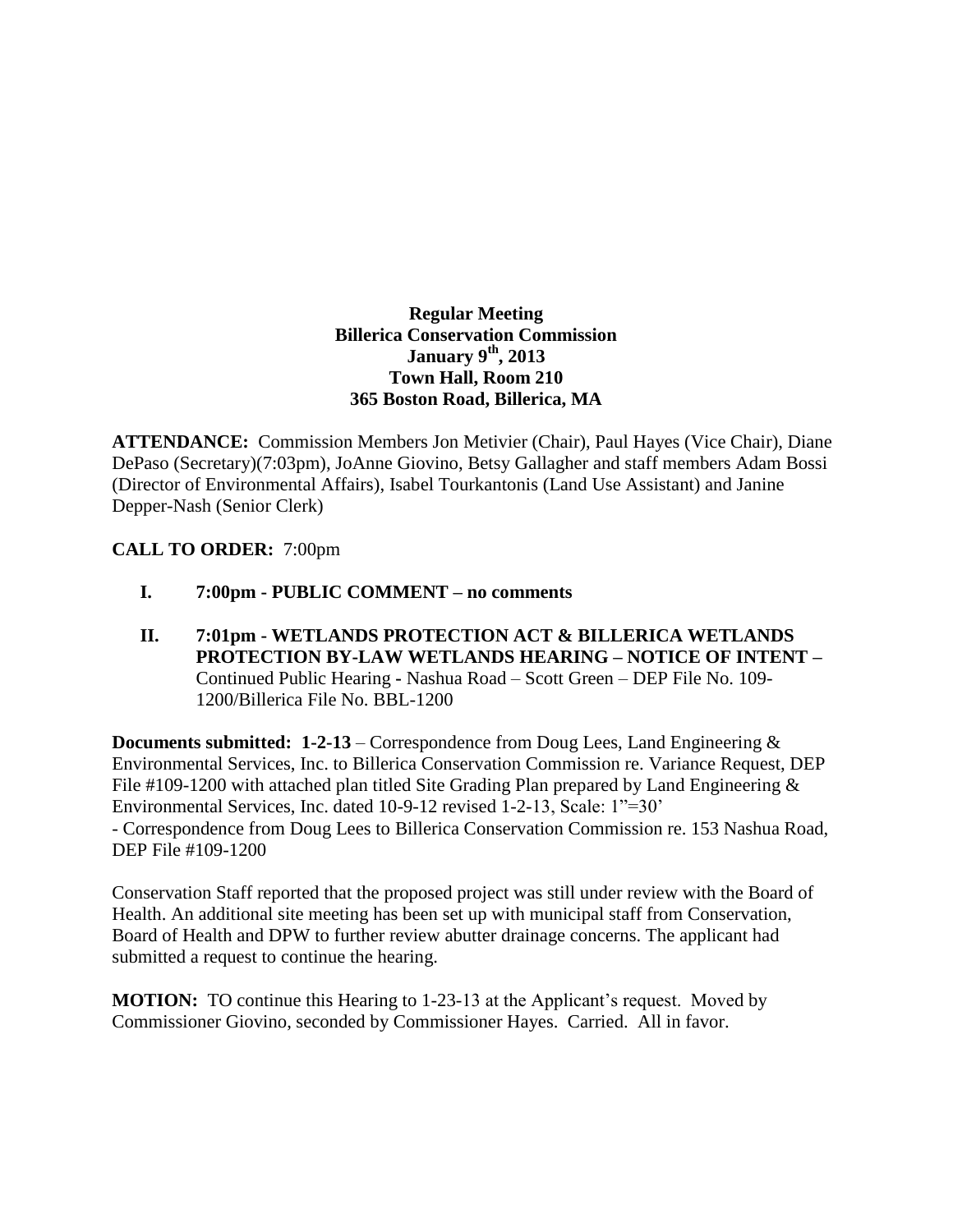**III. 7:05pm - WETLANDS PROTECTION ACT & BILLERICA WETLANDS PROTECTION BY-LAW WETLANDS HEARING – NOTICE OF INTENT –** Continued Public Hearing **-** Black Cove LLC – 241 Treble Cove Road – DEP File No. 109-1201/Billerica File No. BBL-1201

**Documents submitted:** Variance Request for 241 Treble Cove Road, Black Cove LLC

- 2 photos, each 8.5" x 11"
- informational brochure on The Eliminator
- informational brochure on Stormceptor

Anthony Guba of Ayoub Engineering attended the hearing and submitted additional information regarding stormwater BMPs. Mr. Guba provided a brief recap of the project and discussed the information submitted since the last hearing with the Commission. Mr. Guba noted he met with MA DOT earlier in the day and believes MA DOT will permit the proposed stormwater work on their land. MA DOT will also require the project to incorporate the "Eliminator" trash/debris removal device into the proposed catch basins and will require an emergency shut off be installed in the stormwater system prior to the discharge point. The Commission and Mr. Guba discussed the stormwater management aspects of the proposed project. The Commission noted the stormwater operations and maintenance plans must be revised to increase street sweeping frequency to twice a year and increase the area to be swept to include both the 1 Republic Road and 241 Treble Cove Road lots that are associated with the proposed project. Mr. Guba noted the changes would be made and revised plan would be submitted. Mr. Guba requested this be included as a condition of the Order and Commission agreed to such.

The Commission and Mr. Guba discussed the Bylaw variance request and Mr. Guba reported that MA DOT was amenable to allowing the applicant to remove existing debris and sediment from the wetland and allow for seeding and stabilization of existing exposed soil in/near the wetland. The Commission requested the applicant and Conservation staff coordinate on this work to ensure minimal wetland disturbance from the enhancement work. The Commission noted no other issues appeared to be outstanding. Mr. Guba requested to close the public hearing.

**MOTION:** TO grant the variance as requested. Moved by Commissioner Giovino, seconded by Commissioner DePaso. Carried. All in favor.

**MOTION:** TO close this Hearing and sign and issue an Order of Conditions within 21 days. Moved by Commissioner Giovino, seconded by Commissioner Hayes. Carried. All in favor.

## **IV. ADMINISTRATIVE MATTERS/DIRECTOR'S REPORT Requests for Certificates of Compliance:**

- Swan Lane-DEP File #109-1163/BBL-1163
- Mass Electric Company DEP File #109-398
- Mass Electric Company DEP File #109-849